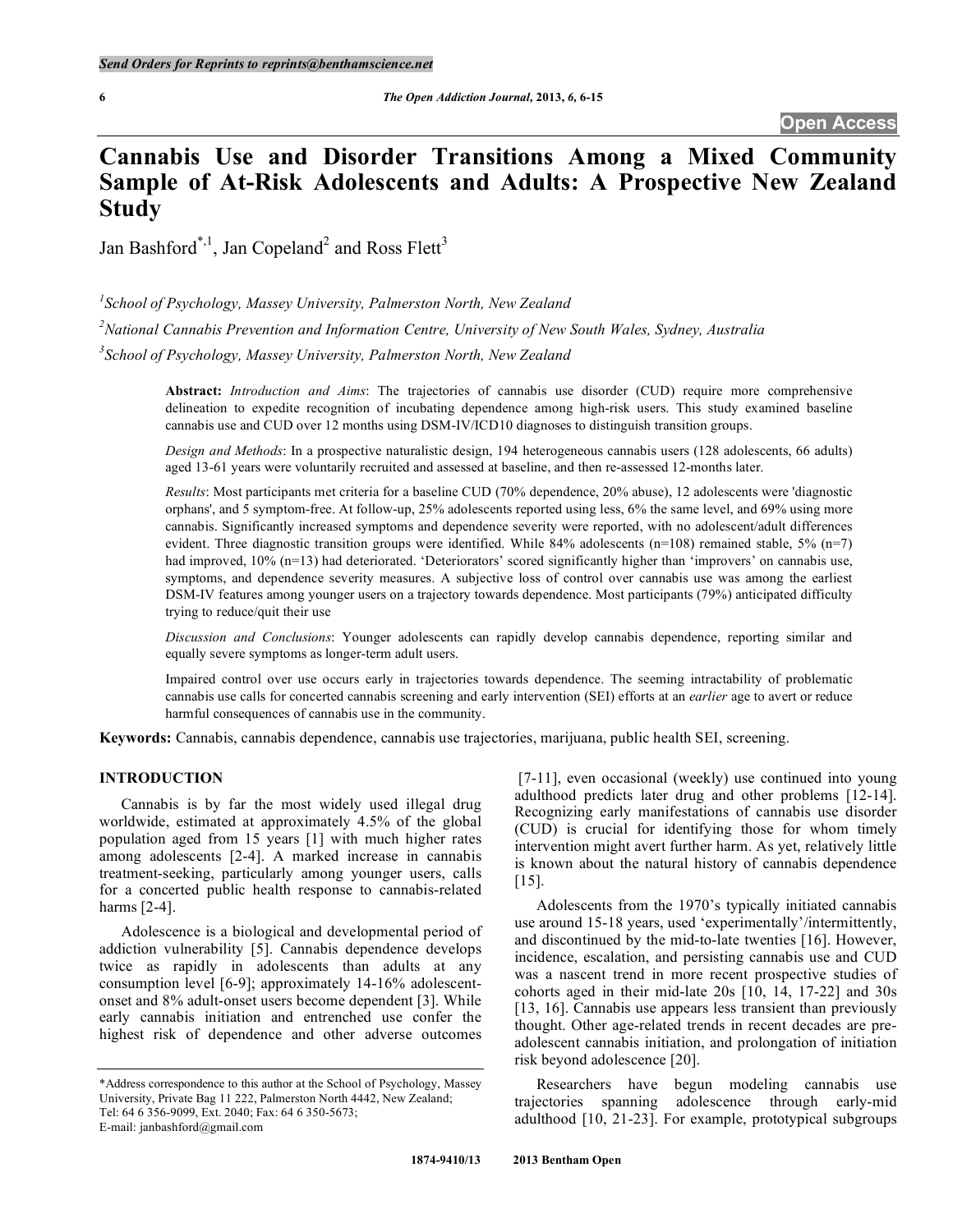include: high chronic, decreasers, increasers, experimental users, abstainers, 'fling', rare. Conjoint/comorbid cannabis, alcohol, and tobacco use trajectories are also appearing [14, 24-26].

Another natural history approach involves temporal patterning of symptoms among users on a trajectory to dependence; a 'subjective loss of control' was among the earliest, most prevalent DSM-III-R features [27-29]. Likewise, Australian users aged 20-21 years most frequently endorsed DSM-IV 'persistent desire to cut down/control use' (10%; 91% dependent users) and 'used more/longer than intended' (8%; 84% dependent users) [30]. US adolescents aged 12-18 years [31] reported 'continued use despite a physical/psychological problem' (45%; 60% dependent users) 'tolerance' (35%; 51% dependent users), and 'used more/longer than intended' (21%; 35% dependent users). By contrast, frequent *and* infrequent German adolescent users aged 14+ years reported similar symptoms, with withdrawal  $(17\%)$ , tolerance  $(15\%)$ , and loss of control  $(14\%)$ , most prevalent [32].

The variability in the symptoms pattern in these studies appears partly related to consumption level and design effects, such as age composition, period, country, recruitment origins, diagnostic assessments versus retrospective recall, and 'risk' level among samples. As yet, no prospective studies with mixed adolescent-adult community samples have been reported.

New Zealand is a world leader in per capita cannabis use [33]. Almost half (46.4%) of New Zealanders report lifetime use, and one in seven past year use [34]. Significantly higher use (one in four) is reported among New Zealand's indigenous Maori population [35]. Given both rising consumption and ever-younger initiation worldwide [33, 36] cannabis use and disorder trajectories require more comprehensive delineation to expedite recognition of incubating dependence in order to intervene effectively among younger high-risk users. To supplement the sparse literature on the natural history of cannabis use and dependence development, this paper presents data collected in a baseline and 12-month follow-up interview with a mixed adolescent-adult sample of at-risk cannabis users recruited in New Zealand as part of research aimed at developing a brief screener for cannabis problems and reported elsewhere [37].

# **AIMS**

With adolescent-adult comparisons at both temporal points, this study prospectively examined (1) cannabis use and CUD in a heterogeneous adolescent-adult community sample; (2) the natural history of cannabis use and diagnostic transitions 12 months later, and (3) the differential association of diagnostic transitions with the key variables in this study.

# **METHODS**

# **Participants**

Participants were 138 adolescents (aged 13-18 years) and 73 adults (19-61 years) from diverse community settings: drug treatment (17%; n=6 adolescents, 29 adults); Police Youth Aid and alternative education programmes for at-risk adolescents (23%, n=48 adolescents); adult justice  $(3\%$ , n=7 adults); Maori community health services (2%, n=5 adults); non-treatment general community (16%, n=14 adolescents, 19 adults); tertiary students and jobseekers (15%, n=23 adolescents, 8 adults); secondary school students (24%, n=52 adolescents).

Liberal inclusion criteria required participants had used cannabis at least once in the past 12 months, were at least 13 years of age, English-literate to year eight level to oversample younger users, with heterogeneity within both age groups.

Twelve months later, 95% (n=200) were located and 92% (n=194; 128 adolescents, 66 adults) re-interviewed. Participants lost to follow-up (10 adolescents, 7 adults) had either left the region/ country (n=8), failed to return multiple phone calls/declined interview (n=6), or were in prison/juvenile detention (n=3). Although predominantly male (70%), the roughly proportional drop-out across adolescent/adult groups indicated no selective attrition due to age or recruitment setting.

# **Assessment**

A face-to-face interviewer-administered schedule and self-completed instruments assessed: demographics, cannabis use, other drug use, CUD, dependence severity, general and psychological health, cannabis-related problems, quit attempts, and treatment-seeking. Only key measures relevant to the present study aims are reported here.

Current (90-day) cannabis consumption was assessed using the Timeline Followback interview (TLFB) [38, 39]. The Syva EMIT urinalysis procedure verified clinical participants' (n=40) self-reported consumption [40]. Other drug use was recorded using the Drug History Questionnaire (DHQ) [41]. Twelve-month CUD diagnoses from the Diagnostic and Statistical Manual of Mental Disorders, fourth revision (DSM-IV) [42], and the International Classification of Diseases tenth revision (ICD10) [43] were obtained using the Drug Use module of the Composite International Diagnostic Interview (CIDI)-Auto, version 2.1 [44]. The Severity of Dependence Scale (SDS) [45] provided another measure of 6-month CUD.

At follow-up, modified measures ascertained 12-month change in cannabis use and disorder. The CIDI-Auto, the TLFB interview, and the SDS were re-administered as at baseline.

# **Procedure**

This study received institutional ethical approval. The absence of a sampling frame of cannabis users in the community ruled out assembly of a random representative sample from this "hidden population" [46]. Voluntary, nonreimbursed participants were recruited utilizing procedures apposite for population subgroups and recruitment settings. The recruitment strategy featured initial invitation to participate by: clinicians to eligible drug treatment clients; Youth Aid and Probation Officers to at-risk adolescents and adult offenders, respectively; campus counsellors or nurse to tertiary, work training, and secondary school students, and on-campus A4 invitation poster displays. To preserve recruitment integrity among specific subgroups, the researcher provided brief training and checklist-type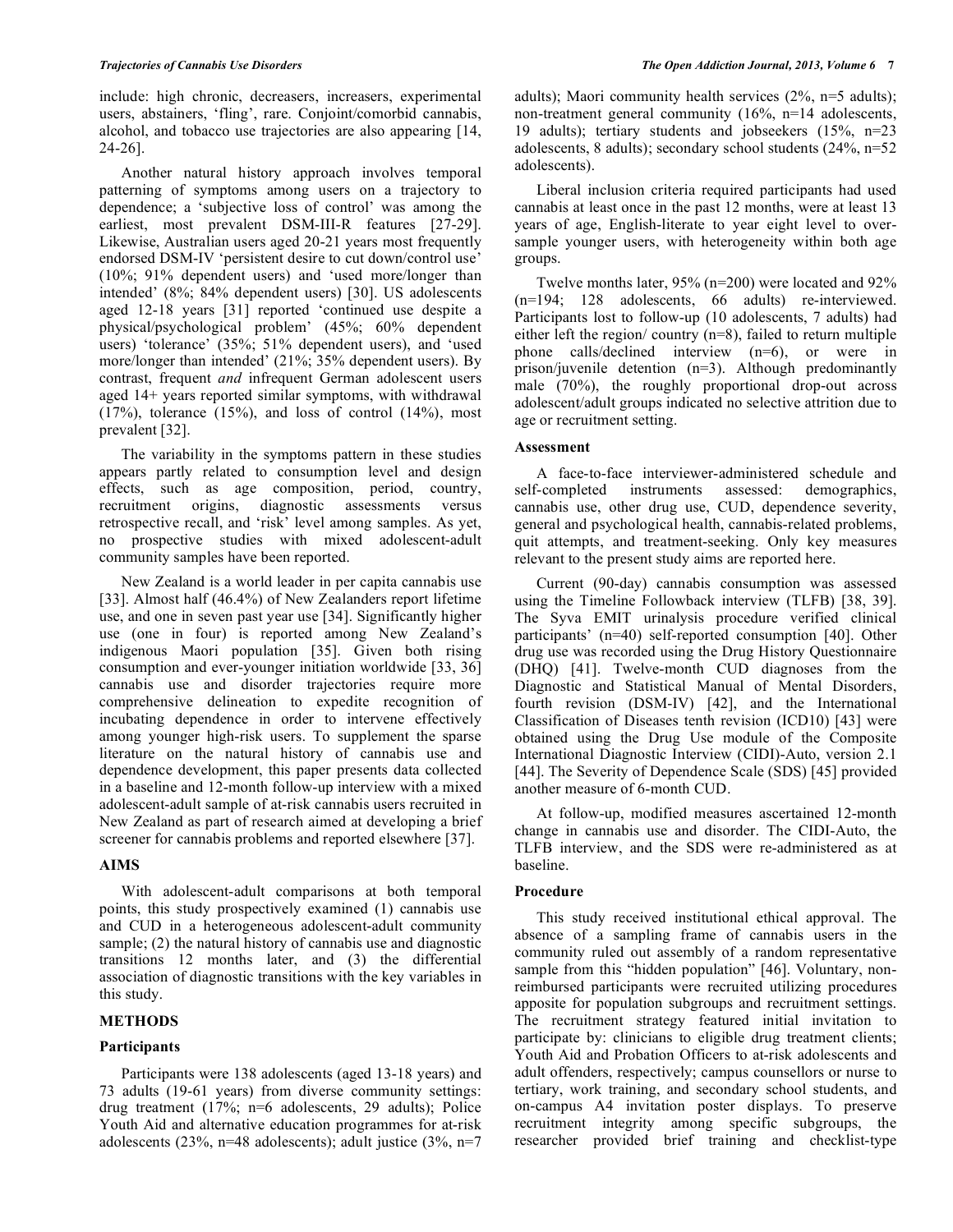guidelines for recruitment personnel. Additionally, a chainreferral 'snowball sampling' [46] technique, in which the researcher seeks contacts or referrals from participants to other cannabis users in their social networks, was employed among general population participants. This strategy has been used successfully to access similar "hidden populations" [46]. Clinician certification of competence, recruitment officer and parent/guardian signatures, or Principal/Board of Trustees' permission, was obtained for participants under 16 years. All participants signed informed consent.

All assessment interviews were conducted by the principal investigator (JB) at participant-elected times and venues. Baseline interviews were conducted between December 2003 and August 2005 at drug treatment clinics, various community interview rooms, student health services, participants' own homes, a community youth support facility and, occasionally, in private areas in cafes and taverns. Assured that their non-identifiable data would remain accessible to only the interviewer, respondents were thanked, reminded to expect follow-up contact in 12 months, and verified their tracking/locator details. Follow-up interviews were conducted approximately 12 months later (mean 366 days; *SD*=10.09, range: 318-407). Most (77%) were face-toface, 20% by telephone, and 3% by post/email. Treatment information was provided if requested or indicated at both assessments.

#### **Data Analyses**

Data were analysed using SPSS for Windows Version 12.0 [47]. Descriptive statistics with adolescent/adult comparisons on cannabis use, symptoms, diagnoses, dependence severity, and other drug use at both temporal points are presented. We calculated participants' diagnostic change at 12-month follow-up and distinguished 3 common transition groups (stable/same diagnosis, improved/less severe diagnosis, deteriorated/more severe diagnosis). A series of t-tests were then conducted to examine the differential association between transition group membership (improved *vs* deteriorated) and the key variables in this study.

# **RESULTS**

There were no significant differences between the follow-up (n=194) and lost to follow-up (n=17) samples in terms of age, education, severity of dependence, and psychological health (anxiety, depression). The lost to follow-up sample had reported significantly more cannabis use in the past 90 and past 30 days, and significantly more symptoms (all  $p<$  .01). All descriptive and inferential statistics reported are based on the follow-up N of 194.

# **Sociodemographics**

Participants were 70% Caucasian, 25% Maori (New Zealand's indigenous population), and 5% Maori/Caucasian. The mean age was 20.5 years (range: 13-61); 56% (N=118) were male. Participants' generally low educational and socioeconomic status reflected in unemployment rates which persisted at follow-up (12-13% were in full-time employment). Almost one-third of adolescents (30%) reported their parent/s used cannabis regularly. More than half the sample (53 versus 45% at baseline) reported being in a relationship, with most (66% of adolescents, 43% of adults) having partners who also used cannabis regularly.

#### **Cannabis Use**

Adolescents were significantly younger (mean 12.10 years, *SD=*1.8 ) than adults (mean 14.57 years, *SD=*4.4 ) when they first tried cannabis,  $t(192) = -5.48$ ,  $p \le 0.01$ , and began using regularly,  $t(179) = -7.56$ ,  $p < .001$  (Table **1**).

At baseline adults reported using significantly more often than adolescents over the past 90,  $t(192) = -3.94$ ,  $p < 0.01$ , and 30 days,  $t(192) = -4.20$ ,  $p < .001$ . At follow-up, however, while adults recorded generally-persistent consumption, adolescents reported significantly increased use in the past 90, *t* (127) = -4.45, *p*=.001 and 30 days, *t* (127) = -3.00,  $p<01$ . More specifically, while  $25\%$  (n=32) adolescents were now using less often,  $6\%$  (n=8) were using at the same level, the majority (69%, n=88) were using more often than at baseline. Further, more than half of all adolescents (57%) reported using the more potent cannabis preparations.

Spearman correlations revealed a significant association between laboratory urinalysis data and clinical participants'  $(n=40)$  self-reports of consumption over the past 30 days  $(\Upsilon_s)$  $= .43, p<.01$ ).

#### **Other Drug Use**

At baseline, 91% participants reported currently using alcohol and 93% tobacco, with no significant adult/adolescent differences. Recent/regular use of other drugs was not common except for BZP/benzylpiperazine (party pills), with 40% reporting past month, and 17% weekly, use. At follow-up, 94% reported alcohol use, with reduced tobacco use (84 from 93%) across both age groups. Two-thirds of adolescents were now drinking significantly more often than at baseline,  $t(123) = -2.36$ ,  $p<.05$ . Threequarters (83% adolescents, 61% adults) reported significantly increased weekly BZP use  $(52\%)$ ,  $t(79) = -$ 5.56, *p*<.001.

#### **Cannabis Use Disorder**

At baseline, 90% obtained a CUD diagnosis (70% DSM-IV dependence, 20% abuse, 66% both diagnoses) (Table **2**). Only 17 participants (8%) had no diagnosis. Of these, 12 adolescents were 'diagnostic orphans' (i.e., met 1-2 dependence criteria only) [48] and 5 were asymptomatic. Adolescents endorsed a mean of 6.1 (*SD=*3.4, range: 0-13) and adults 6.4 (*SD=*2.8, range: 0-13) from 13 combined DSM-IV/ICD-10 symptoms. Most frequently endorsed were: 'use in hazardous situations' (77%), 'using more/longer than intended' (72%), 'time spent obtaining, using, or recovering' (64%), and 'persistent desire to cut down/ control use' (63%). Other than adolescents more likely to report cannabis-related work/school or interpersonal problems (*p<*.01), and adults more likely to report withdrawal (*p<.*05*)*, there were no significant adolescent/adult differences.

Twelve months later, 93% obtained a CUD diagnosis (76% dependence, 17 % abuse, 74% both diagnoses). ICD-10 diagnoses were similar (both assessments). The most frequently endorsed criteria were 'use in hazardous situations' (80%), then markedly increased 'tolerance' (79% *vs* 53%), 'using more/longer than intended' (79%), 'persistent desire to control/cut down' (71%). Adolescents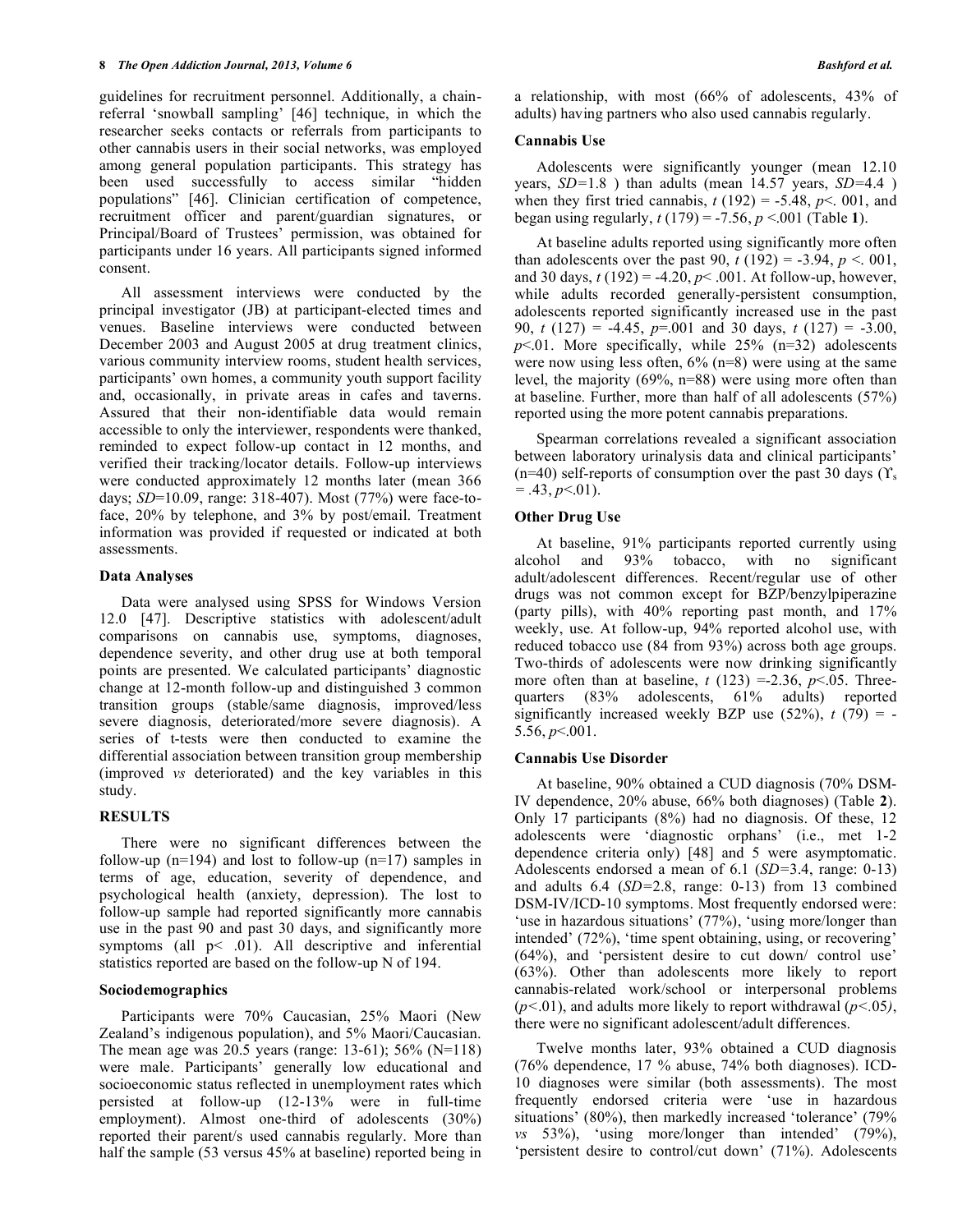#### **Table 1. Patterns of Cannabis Use Among the Baseline and Follow-Up Samples (n=194)**

| Variable                                     | Adolescents (<= 18 Yrs)<br>$(n=128)$ |           | Adults $(19+Yrs)$<br>$(n=66)$ |           | <b>Total Sample</b><br>$(n=194)$ |           |
|----------------------------------------------|--------------------------------------|-----------|-------------------------------|-----------|----------------------------------|-----------|
|                                              | <b>Baseline</b>                      | Follow-Up | <b>Baseline</b>               | Follow-Up | <b>Baseline</b>                  | Follow-Up |
| Age of first use (yrs)                       |                                      |           |                               |           |                                  |           |
| Mean                                         | 12.10                                |           | 14.57                         |           | 12.94                            |           |
| ${\rm SD}$                                   | 1.85                                 |           | 4.41                          |           | 3.19                             |           |
| Range                                        | $4 - 16$                             |           | $5 - 32$                      |           | $4 - 32$                         |           |
| Ever regular use? (weekly +) $(\%)$          | 113 (88.3)                           |           | 66 (100)                      |           | 179 (92)                         |           |
| Age of first regular use (weekly $+$ ) (yrs) |                                      |           |                               |           |                                  |           |
| Mean                                         | 13.47                                |           | 17.61                         |           | 14.98                            |           |
| <b>SD</b>                                    | 1.74                                 |           | 5.39                          |           | 4.04                             |           |
| Range                                        | $8 - 17$                             |           | $10 - 40$                     |           | $8 - 40$                         |           |
| Number of years regular use                  |                                      |           |                               |           |                                  |           |
| Mean                                         | 1.81                                 |           | 10.92                         |           | 5.12                             |           |
| <b>SD</b>                                    | 1.46                                 |           | 7.91                          |           | 6.57                             |           |
| Range                                        | $0 - 12$                             |           | $0 - 37$                      |           | $0 - 37$                         |           |
| Days of use past 90 days                     |                                      |           |                               |           |                                  |           |
| Mean                                         | 45.04                                | 53.46     | 62.70                         | 58.33     | 51.04                            | 55.12     |
| ${\rm SD}$                                   | 29.16                                | 32.50     | 30.70                         | 32.50     | 30.78                            | 32.57     |
| Range                                        | $0 - 90$                             | $0 - 90$  | $0 - 90$                      | $0 - 90$  | $0 - 90$                         | $0 - 90$  |
| Days of use past 30 days                     |                                      |           |                               |           |                                  |           |
| Mean                                         | 14.98                                | 17.65     | 21.62                         | 19.43     | 17.24                            | 18.26     |
| ${\rm SD}$                                   | 10.26                                | 11.05     | 10.72                         | 11.01     | 10.86                            | 11.04     |
| Range                                        | $0 - 30$                             | $0 - 30$  | $0 - 30$                      | $0 - 30$  | $0 - 30$                         | $0 - 30$  |

endorsed a mean of 7.66 and adults 7.22 (both ranges: 0-13) symptoms, reflecting a significant increase among both adolescents,  $t(127) = -7.52$ ,  $p<.001$ , and adults,  $t(65) = -7.52$ 2.94, *p<*.01. Again, adolescents were more likely to report cannabis-induced work/school and interpersonal problems (*p*<.001) and adults more likely to report use in hazardous situations (driving stoned) (*p*<.001).

Dependence severity (SDS) scores depicted a similar pattern, with no significant adolescent/adult differences in scores or items endorsed at either assessment. Both groups scored significantly higher at follow-up (Table **3**).

### **Twelve-Month Diagnostic Transitions and Association with Key Variables**

As Table **2** reflects, at follow-up only minor movement between diagnostic categories was evident; 86% (108 adolescents, 58 adults) had remained stable/same diagnosis, 9% (13 adolescents, 4 adults) had deteriorated (now had a diagnosis/progressed from abuse to dependence), while 5% (7 adolescents, 4 adults) had 'improved' (dependence to abuse/now in remission).

The 'deteriorated' transition group included 4 (of 12) baseline diagnostic orphans: one obtaining dependence, and 3 abuse, diagnoses; one asymptomatic adolescent now with abuse, and 8 adolescents and 4 adults had progressed from abuse to dependence, diagnoses.

The 'improved' transition group comprised 3 adults and 6 adolescents with dependence reducing to abuse diagnoses, one adolescent from abuse to diagnostic orphan, and one adult from abuse to remission.

Other noteworthy baseline (no diagnosis) transitions included: 7 (of 12) diagnostic orphans remained unchanged, and one now in remission; three (of 5) baseline asymptomatic adolescents had become diagnostic orphans, with only one remaining symptom-free.

We compared, *via* a series of independent samples t-tests, 'deteriorated' and 'improved' groups on this study's key variables (Table **4**). One set of analyses reports differences between the two groups at baseline (B). The second set of analyses considers differences between the two groups at follow- up (F-U).

As Table **4** indicates, there were no differences between the two diagnostic transition groups at baseline (B) in terms of cannabis use, with the exception of the adult subgroup where the 'improved' group reported significantly less 30 day cannabis use than the 'deteriorated' group. Adolescent 'improvers" reported significantly higher symptoms and SDS scores at baseline than adolescent 'deteriorators'.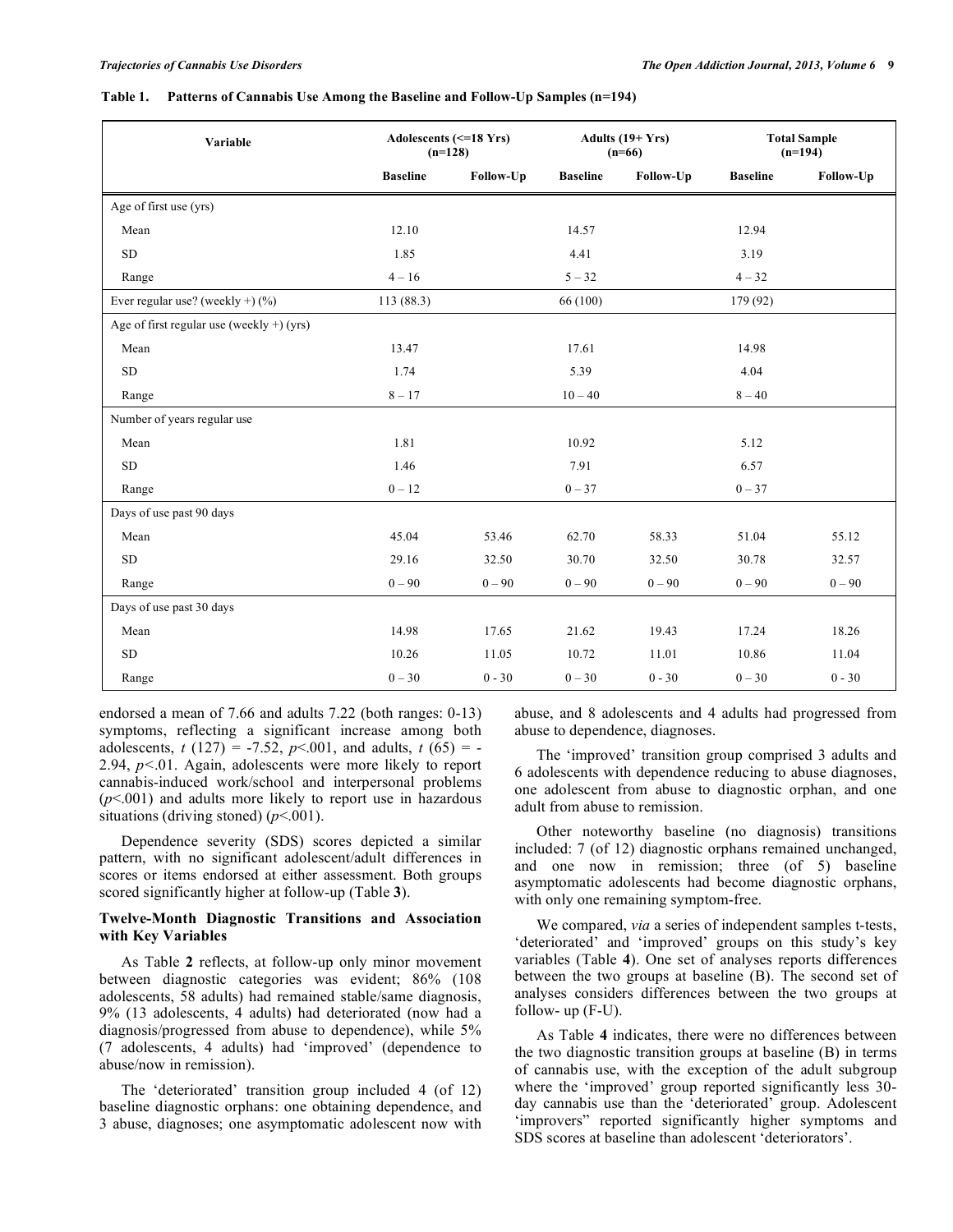#### **Table 2. Proportion (%) of Adolescents and Adults Meeting 12-Month DSM-IV/ICD- 10 Diagnoses, and Each of the Criteria, for Cannabis Use Disorder on the CIDI-Auto Among Baseline and Follow-Up Samples (n=194)**

| <b>Variable</b>                                                                                          | Adolescents (<= 18 Yrs)<br>$(n=128)$ |           | Adults $(19+Yrs)$<br>$(n=66)$ |     | <b>Total Sample</b><br>$(n=194)$ |                                       |
|----------------------------------------------------------------------------------------------------------|--------------------------------------|-----------|-------------------------------|-----|----------------------------------|---------------------------------------|
|                                                                                                          | <b>Baseline</b>                      | Follow-Up |                               |     |                                  | Baseline Follow-Up Baseline Follow-Up |
| 12-month DSM-IV Diagnoses                                                                                |                                      |           |                               |     |                                  |                                       |
| Cannabis Dependence                                                                                      | 67                                   | 73        | 76                            | 82  | 70                               | 76                                    |
| Cannabis Abuse only                                                                                      | 19                                   | 18        | 20                            | 15  | 20                               | 17                                    |
| Cannabis Dependence & Abuse                                                                              | 65                                   | 73        | 70                            | 77  | 66                               | 74                                    |
| 12-month ICD-10 Diagnoses                                                                                |                                      |           |                               |     |                                  |                                       |
| Dependence Syndrome                                                                                      | 66                                   | 72        | 73                            | 80  | 68                               | 75                                    |
| Harmful Use only                                                                                         | 5                                    | 3         | 12                            | 8   | $7\phantom{.0}$                  | 5                                     |
| Dependence Syndrome & Harmful Use                                                                        | 56                                   | 59        | 70                            | 65  | 61                               | 61                                    |
| <b>No Diagnosis</b>                                                                                      | 12.5                                 | 9.4       | 1.5                           | 3.0 | 8.8                              | 7.2                                   |
| 'Diagnostic orphans' (1 or 2 dependence criteria)                                                        | 9.4                                  | 7.8       | $\boldsymbol{0}$              | 1.5 | 6.2                              | 5.7                                   |
| No symptoms/criteria                                                                                     | 3.1                                  | 1.6       | 1.5                           | 1.5 | 2.6                              | 1.5                                   |
| <b>Dependence Criteria Met</b>                                                                           |                                      |           |                               |     |                                  |                                       |
| Tolerance: need more to achieve desired effect (or) same amount has less effect.                         | 53                                   | 80        | 50                            | 76  | 51                               | 79                                    |
| Withdrawal symptoms when cut down (or) use to avoid/relieve symptoms.                                    | 26                                   | 48        | 44                            | 44  | 32                               | 47                                    |
| Used more, or over longer periods, than intended.                                                        | 69                                   | 77        | 79                            | 83  | 72                               | 79                                    |
| Strong desire to use/compulsive use.                                                                     | 43                                   | 52        | 53                            | 58  | 46                               | 54                                    |
| Persistent desire (or) unsuccessful efforts to cut down or control use.                                  | 62                                   | 66        | 67                            | 79  | 63                               | 71                                    |
| Great deal of time spent using, obtaining, or recovering.                                                | 61                                   | 52        | 71                            | 64  | 64                               | 56                                    |
| Important social, occupational or recreational activities given up or reduced because of<br>cannabis use | 31                                   | 55        | 29                            | 30  | 30                               | 47                                    |
| Continued use despite persistent cannabis-related medical problems                                       | 22                                   | 20        | 29                            | 21  | 24                               | 20                                    |
| (or)                                                                                                     |                                      |           |                               |     |                                  |                                       |
| Continued use despite persistent cannabis-related psychological problems                                 | 49                                   | 61        | 62                            | 64  | 54                               | 62                                    |
| Abuse/Harmful Use Criteria Met                                                                           |                                      |           |                               |     |                                  |                                       |
| Interfered with role obligations at work, school, or home                                                | 45                                   | 66        | 24                            | 27  | 38                               | 53                                    |
| Recurrent use in physically hazardous situations                                                         | 74                                   | 74        | 82                            | 92  | 77                               | 80                                    |
| Recurrent legal problems                                                                                 | 26                                   | 36        | 23                            | 38  | 25                               | 37                                    |
| Recurrent social/interpersonal problems caused or exacerbated by cannabis use                            | 48                                   | 78        | 33                            | 47  | 43                               | 68                                    |

At follow up (F-U) there were consistent differences between the diagnostic transition groups in terms of both cannabis use and total symptoms. Individuals whose diagnosis had deteriorated were using significantly more cannabis and had significantly higher symptom levels. These same individuals also reported higher SDS scores at follow up (although the difference was not significant for the adolescent sub-group).

# **Quit Attempts and Treatment-Seeking**

Two-thirds (69%) of the sample reported unsuccessfully attempting to quit/reduce their use prior to baseline and 55% (n=107) reported doing so within the follow-up period, most (n=77) without assistance. While treatment seekers (17 adolescents, 13 adults) and non-seekers reported similar baseline use, at follow-up treatment seekers' use level was significantly higher than non-seekers in the past  $90 \left[ t \left( 105 \right) \right]$  = -2.80,  $p \le 01$  and 30  $[t (105) = -2.85, p \le 01]$  days, explained by the adolescents. Nevertheless, 86% (both assessments) believed they did *not* require any help to cut down/quit.

# **DISCUSSION**

This naturalistic, prospective study examining cannabis use and disorders among a mixed adolescent-adult community and treatment-seeking sample reporting high levels of cannabis use at baseline found 90% met criteria for a 12-month DSM/ICD diagnosis of CUD. Twelve months later, significantly increased cannabis consumption (adolescents), symptoms, and dependence severity were reported, with no significant adolescent/adult differences evident. As in local [19] and international [16-18] prospective research, rather than a tailing-off or remission, there was clear evidence of generally-persisting use among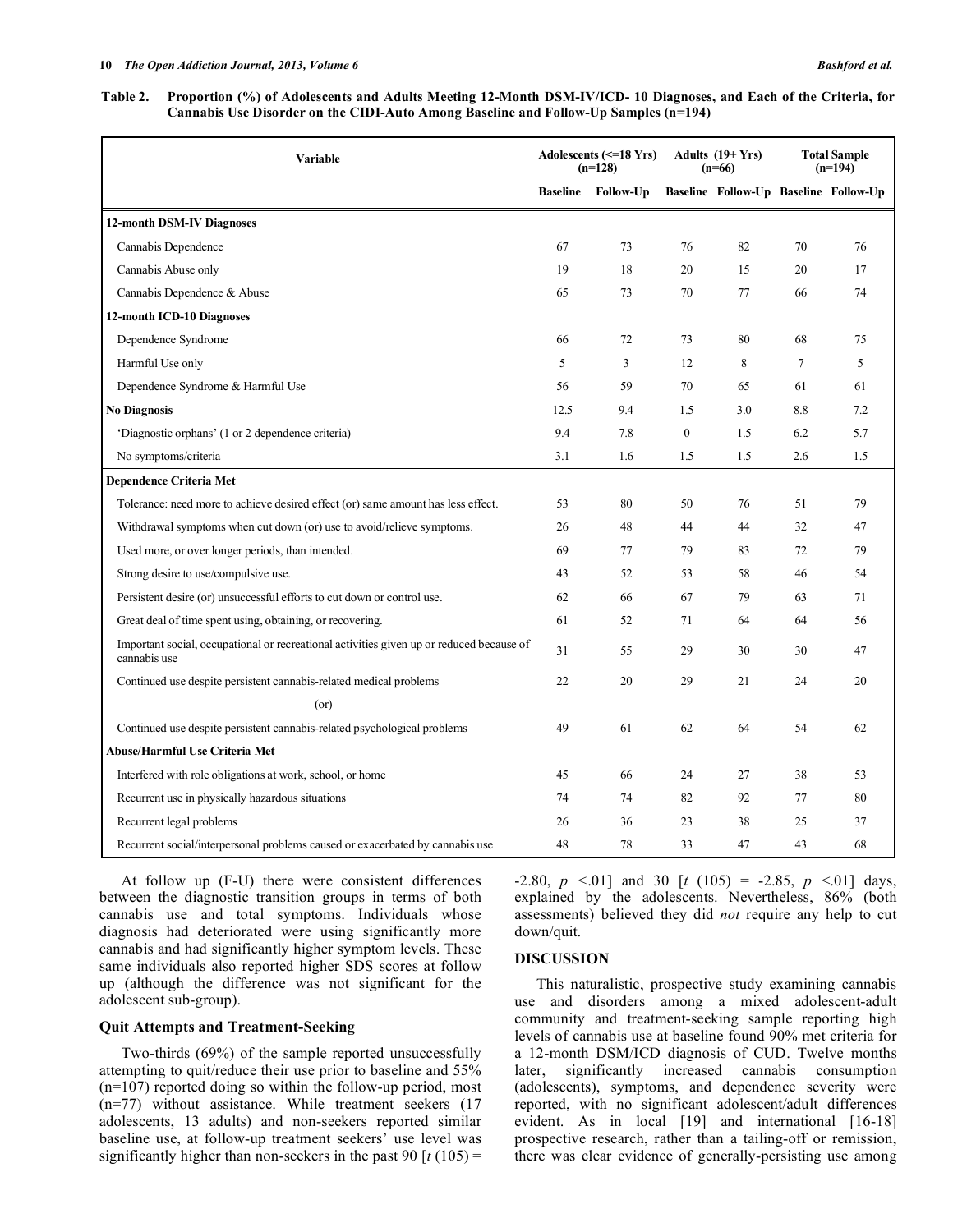| Table 3. Descriptive Statistics for the Severity of Dependence Scale (SDS): Individual items and Total Score Among Adolescents |  |
|--------------------------------------------------------------------------------------------------------------------------------|--|
| and Adults at Baseline and Follow-Up                                                                                           |  |

| <b>Scale Item</b>                                                          |                 | Adolescents $(< = 18$ Years) $(n = 128)$ | Adults $(19+Years)$ (n = 66) |                 |  |
|----------------------------------------------------------------------------|-----------------|------------------------------------------|------------------------------|-----------------|--|
|                                                                            | <b>Baseline</b> | Follow-up                                | <b>Baseline</b>              | Follow-Up       |  |
| During the last 6 months                                                   | $M$ (SD)        | $M$ (SD)                                 | $M$ (SD)                     | M(SD)           |  |
| Did you ever think your use of cannabis was out of control?                | .52(.69)        | $.81(.82)$ ***                           | .60(.89)                     | .77(0.85)       |  |
| Did the prospect of missing a smoke make you very anxious or worried?      | .66(.81)        | $1.08(.81)$ ***                          | .88(.94)                     | .89(.70)        |  |
| How much did you worry about your cannabis use?                            | .88(.66)        | $1.3(1.9)$ *                             | 1.03(.82)                    | $1.27(.73)$ *   |  |
| Did you wish you could stop?                                               | .91(0.75)       | $1.13(1.2)$ *                            | .95(.88)                     | $1.20(.96)$ *   |  |
| How difficult would you find it to stop or go without cannabis?            | 1.00(.82)       | $1.38(.96)$ ***                          | 1.10(.88)                    | $1.44$ (.79) ** |  |
| <b>Total SDS Score</b><br>$\alpha$ , iii ii $\alpha$ , $\alpha$ , $\alpha$ | 4.00 $(2.4)$    | $5.50(3.0)$ ***                          | 4.57(3.2)                    | $5.56(2.8)$ **  |  |

M: mean. SD: standard deviation. **\*** p < .05, **\*\*** p < .01, **\*\*\*** p < .001; all tests two-tailed.

adults and significantly increased use among adolescents. More than half had tried to reduce/quit their cannabis consumption without success. Nevertheless, despite having worried and wishing they could stop (Table **3**), the majority (86%) paradoxically believed their cannabis use was *not* a problem in their lives. Younger users in particular appeared to have little knowledge or insight (and frequently none whatsoever) into cannabis' dependence/harm liability or its role in their life problems.

The sample's predominantly youthful profile (two-thirds younger than 18 years, early-onset use, other drug use, low SES, low educational level, not enrolled/expelled from regular school, unemployed) accords with 'excess' risk of cannabis dependence globally [28, 49-52]. A growing group of young New Zealanders are raised in 'cannabis environments' where cannabis is 'normalized' and intergenerational use is common [53]. Most adolescents (86%) reported familial drug problems usually involving cannabis, and having partners (66%) and parents (30%) who used cannabis regularly. More than a third reported cannabisrelated expulsions or suspensions - often multiple - from school. Using more potent cannabis products on at least 2 and up to 5 or more days (89%) per week, and feeling 'stoned' at least 3 hours per day (65%) exposed these New Zealand adolescents to risk of manifold harms, a vulnerability amplified by significantly increased alcohol and BZP use. Among society's most vulnerable [49-52], these at-risk youth epitomize the primary intended recipients of a screening and early intervention (SEI) approach.

A primary empirical question in this study was: do adolescents and adults exhibit different cannabis consumption, symptoms, and dependence severity profiles?

**Table 4. Key Variables Associated with Diagnostic Transitions at Baseline and 12-Month Follow-Up (n=28)**

| Variable               | <b>Diagnostic Transition Group</b>       |                 |                  |           |                 |           |                  |           |          |           |
|------------------------|------------------------------------------|-----------------|------------------|-----------|-----------------|-----------|------------------|-----------|----------|-----------|
|                        | Improved $(n=11)$<br>Deteriorated (n=17) |                 |                  |           |                 |           |                  |           |          |           |
|                        |                                          | <b>Baseline</b> | <b>Follow Up</b> |           | <b>Baseline</b> |           | <b>Follow Up</b> |           | t        |           |
|                        | Mean                                     | <b>SD</b>       | Mean             | <b>SD</b> | Mean            | <b>SD</b> | Mean             | <b>SD</b> | B        | $F - U$   |
| Cannabis Use (n=28)    |                                          |                 |                  |           |                 |           |                  |           |          |           |
| Days used past 90 days | 23.09                                    | 25.93           | 14.36            | 14.21     | 34.94           | 25.59     | 50.88            | 25.99     | 1.19     | $4.25***$ |
| Days used past 30 days | 7.91                                     | 8.96            | 5.09             | 5.17      | 12.47           | 9.46      | 17.88            | 8.85      | 1.27     | $4.33***$ |
| Adolescents $(n=20)$   |                                          |                 |                  |           |                 |           |                  |           |          |           |
| Days used past 90 days | 31.29                                    | 29.49           | 16.14            | 16.90     | 32.00           | 24.76     | 43.46            | 22.47     | .06      | $2.80*$   |
| Days used past 30 days | 11.00                                    | 10.05           | 5.86             | 6.09      | 10.54           | 7.87      | 15.07            | 7.68      | $-.11$   | $2.73*$   |
| Adults $(n=8)$         |                                          |                 |                  |           |                 |           |                  |           |          |           |
| Days used past 90 days | 8.75                                     | 8.38            | 11.25            | 8.99      | 44.50           | 29.72     | 75.00            | 23.80     | 2.32     | $5.01**$  |
| Days used past 30 days | 2.50                                     | 2.08            | 3.75             | 3.30      | 18.75           | 12.69     | 27.00            | 6.00      | $2.53*$  | $6.78**$  |
| Total symptoms (n=28)  | 4.09                                     | 1.87            | 2.73             | 1.42      | 2.76            | 1.56      | 6.65             | 2.47      | $-2.03$  | $4.75***$ |
| Adolescents $(n=20)$   | 3.86                                     | 1.46            | 2.71             | 1.25      | 2.38            | 1.39      | 6.38             | 2.60      | $-2.22*$ | $3.49***$ |
| Adults $(n=8)$         | 4.50                                     | 2.65            | .75              | 1.89      | 4.00            | 1.63      | 7.50             | 2.08      | $-.32$   | $3.38*$   |
| SDS score $(n=28)$     | 2.45                                     | 1.81            | 2.82             | 1.17      | 2.18            | 1.19      | 4.06             | 1.35      | $-.49$   | $2.59*$   |
| Adolescents $(n=20)$   | 3.43                                     | 1.40            | 2.86             | 1.35      | 2.00            | 1.00      | 3.77             | 1.36      | $-2.66*$ | 1.43      |
| Adults $(n=8)$         | .75                                      | .96             | 2.75             | .96       | 2.75            | 1.71      | 5.0              | .82       | 2.04     | $3.58**$  |

**SD**: Standard deviation. **B**: baseline. **F-U**: follow-up. *t*: t-test value.  $* p < 0.05$ ,  $* p < 0.01$ ,  $* k p < 0.001$ ; all tests two-tailed.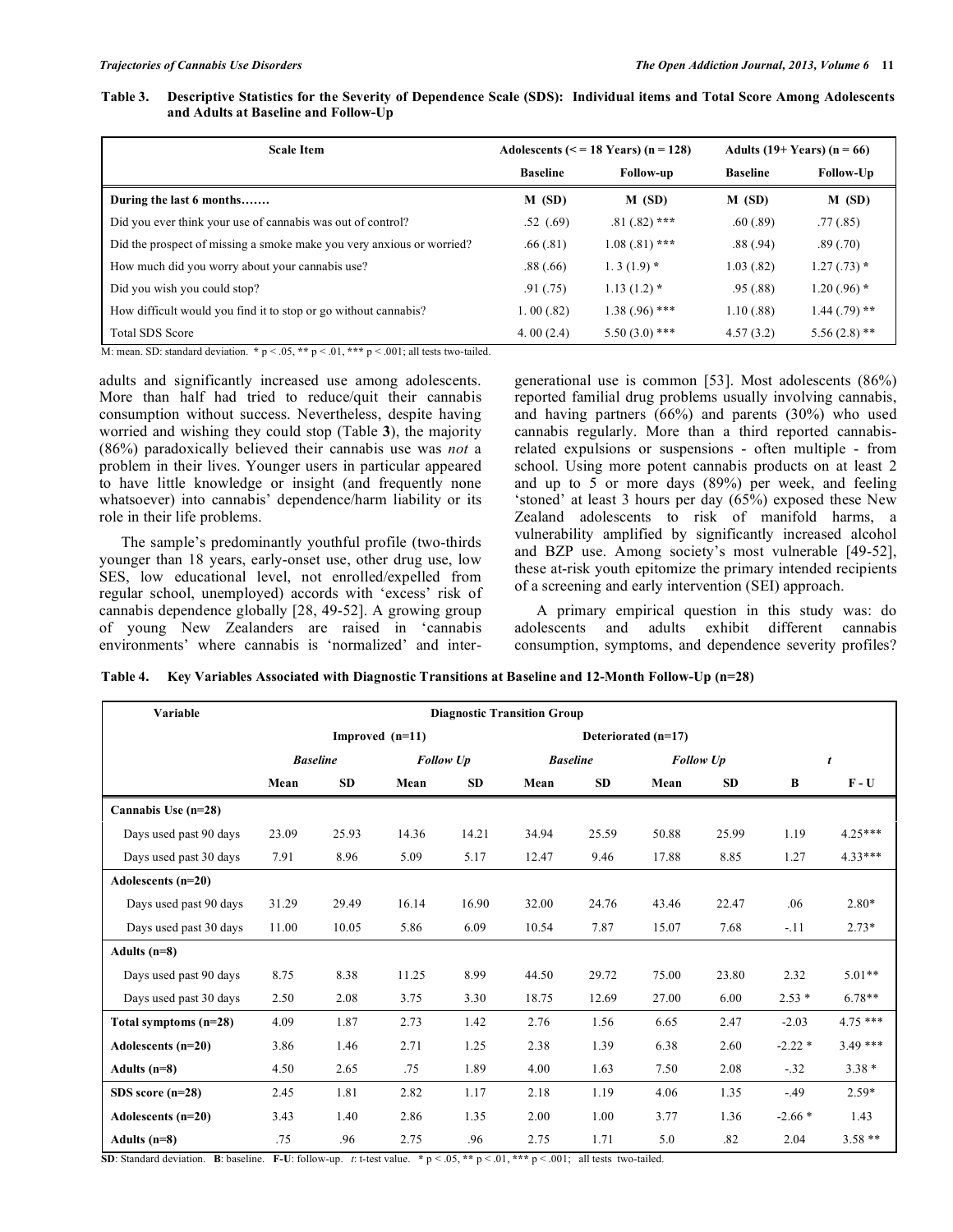Consistent with global trends, adolescents had initiated and begun regular use earlier than their adult counterparts (Table **1**). No adolescent/adult differences in number of symptoms (Table **2**) or dependence severity (Table **3**) were reported. Apart from adolescents more likely to report cannabisimpaired functioning at school/work or home (both assessments), and adults more likely to report withdrawal (baseline) and use in hazardous situations (follow-up), there were no significant adult/adolescent differences in likelihood of endorsing any DSM-IV/ICD-10 criteria. Juxtaposed with their physical and psychological developmental vulnerability, these indices indicate that despite substantially shorter using histories, adolescents in this sample were equally as disordered as their older, longer-using counterparts.

A second primary aim was to distinguish common transition groups according to participants' diagnoses at follow-up. Twelve-month data revealed only minor movement between diagnostic categories (Table **2**). Reporting reduced symptoms does not necessarily indicate a less serious diagnosis. The sample's overall longitudinal diagnostic stability (166 unchanged) limited comparisons to two small transition groups (Table **4**). The results that emerged were not unexpected: with few minor exceptions, while the 2 groups reported generally similar baseline levels of cannabis use, symptoms and severity, at follow-up the 17 adolescents/adults who had 'deteriorated' recorded significantly higher levels of cannabis use, symptoms, and dependence severity than the 11 adolescents/adults who had 'improved'.

The prevalence, constellation, and progression of CUD symptoms were another study question. As found in US research among users on a trajectory towards dependence [27-29], 'use in physically hazardous situations' was most prevalent overall, and loss of control over use ('persistent desire to control/cut down'/'used more/longer than intended') the most prevalent dependence criterion. Moreover, this criterion was the only (hence *earliest*) dependence feature endorsed by all 12 baseline diagnostic orphans. At 12-month follow-up, the 11 diagnostic orphans (who now included 3 baseline symptom-free participants) all reported 'loss of control over use' .symptoms.

Given the controversy about cannabis' physical dependence liability [54, 55], the striking 12-month increase in adolescents' tolerance (80% up from 54% at baseline) and withdrawal symptoms (48% up from 28%) merits comment. Tolerance and withdrawal have been frequently reported by dependent *and* non-dependent adolescents alike [31, 32]. Adolescents with marked tolerance to cannabis underwent clinically severe withdrawal symptoms over several weeks, their intensity unrelated to quantity or frequency of consumption, length of dependence, or age when regular use began [56]. Hartman *et al*. [57] concluded that adolescents endorsing 'withdrawal' criteria were likely to have the most severe cannabis problems. Indeed, both anecdotally and in response to measures in this study, many younger participants expressed despair at their own inability to quit or reduce their consumption. Whatever the susceptibility mechanism, younger adolescent users do appear especially vulnerable to neuroadaptation to cannabis and developing

symptoms of physiological dependence [57, 58]. Hence, harnessing a burgeoning variety of innovative technologydelivered interventions [59], public health SEI initiatives should target vulnerable adolescents at risk/on a trajectory to cannabis dependence to arrest transition to more serious harms. Specifically developed and/or validated for adolescent and adult general and clinical populations, appropriate screening tools include the Cannabis Use Problems Identification Test [37] and the SDS [45].

Potential limitations of this naturalistic study of a relatively small convenience community sample of at-risk adolescent-adult users must be acknowledged. The selfreport, repeated-measures design raises possible reliability issues. All indicators, however, including toxicology reports and informal internal comparisons of participants' responses suggest over/under-reporting to be minimal, as found elsewhere [60, 61]. The prospective data overcomes biases in most previous retrospective studies, and adolescents' restricted age range constrains a potential length (of use) bias and period (social trends, potency) effects. The face-to-face, standardized assessments (participants being their own longitudinal control) contrast to the relatively crude epidemiological surveys typically conducted. Given the interviewer's strict adherence to the CIDI-Auto guidelines, with cautious use of diagnostic concepts and terminology, and with no negative consequences for admitting cannabis/other drug use, adolescents' ready identification with dependence symptoms provide some assurance of the integrity of the process and the data generated. The sample's overall longitudinal diagnostic stability, and hence relatively small diagnostic transition groups to compare, limited the potential scope of analyses on available data. Finally, this study of a relatively small community convenience sample of at-risk cannabis users spanned a 24-month (12 months retrospective) window. More longitudinal studies that employ systematic sampling procedures to recruit a broader range of cannabis-using populations from both clinical and non-clinical community settings are required. Larger, more representative, more clinically-diverse and ethnically proportionate samples stratified by age, cannabis consumption levels, and spanning more elapsed time, are needed to obtain a clearer 'before' picture of adolescent cannabis users' transition from non-problematic, to regular, to symptom manifestation, to dependence. Fuller understanding of various pathways provides the foundation needed for effective targeted interventions.

# **CONCLUSION**

While extending the international research on the natural history of CUD, this prospective New Zealand study confirms that younger adolescents can - and do - rapidly develop cannabis dependence, reporting similar and equally severe symptoms as longer-term adult users. The ostensibly inexorable course of problematic cannabis use makes a compelling case for stronger investment in public health SEI initiatives at an *early* age to avert or reduce harmful consequences of cannabis use in the community.

#### **CONFLICT OF INTEREST**

The authors confirm that this article content has no conflict of interest.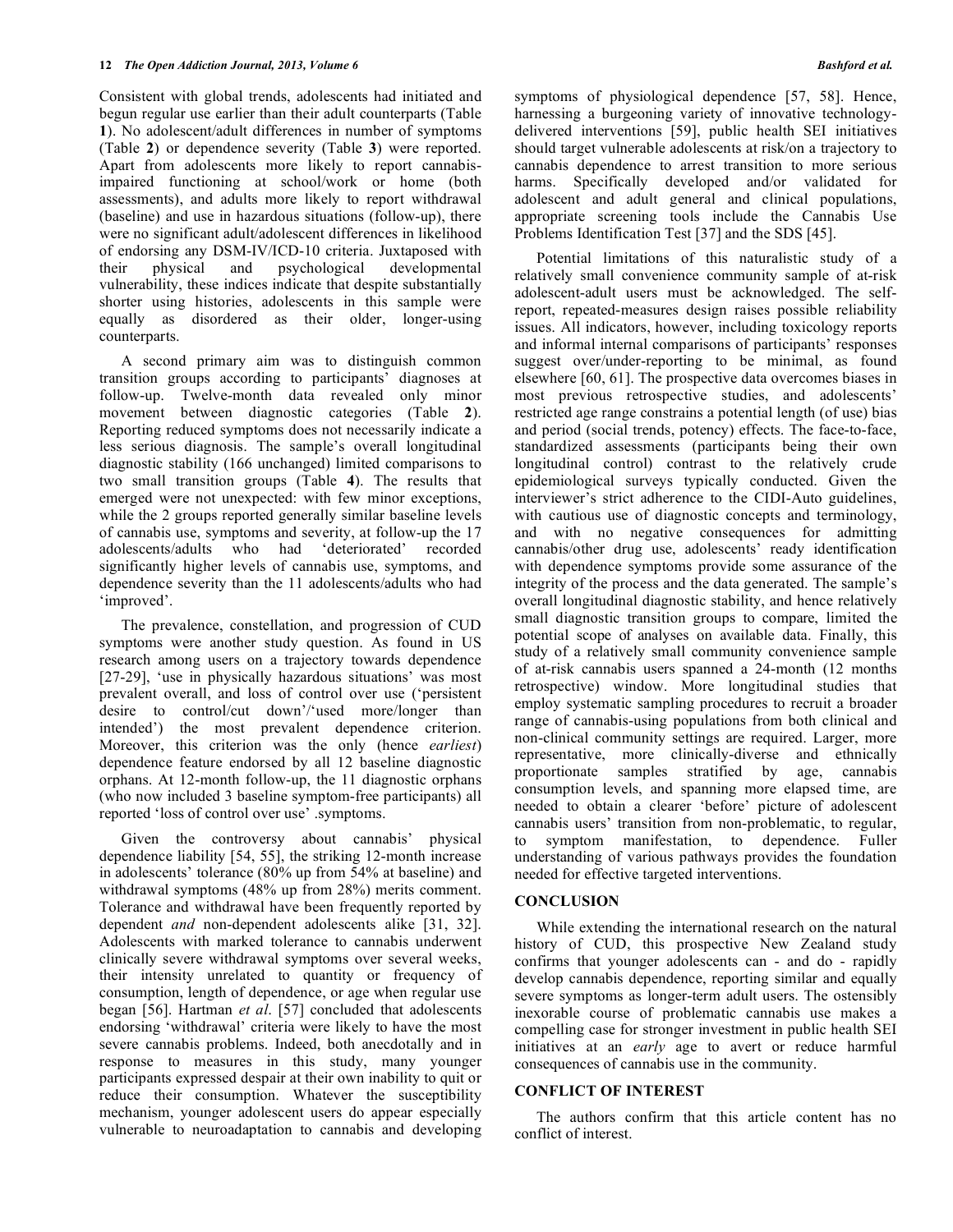#### **ACKNOWLEDGEMENTS**

#### Declared none.

#### **REFERENCES**

- [1] United Nations Office of Drugs and Crime. World Drug Report 2011. Oxford: Oxford University Press, 2011. Available online: www.unodc.org [Accessed June, 2012].
- [2] Hall W. The adverse health effects of cannabis use: What are they, and what are their implications for policy? Int J Drug Policy 2009; 20: 458-466.
- [3] Anthony JC. The epidemiology of cannabis dependence. In: Roffman RA, Stephens RS, Eds. Cannabis dependence: Its nature, consequences and treatment. International Research Monographs in the Addictions. Cambridgeshire: University Press, 2006: pp. 58- 105.
- [4] Room R, Fischer B, Hall W, *et al.* Cannabis policy: moving beyond stalemate. Oxford: Oxford University Press, 2010.
- [5] Schneider M. Puberty as a highly vulnerable developmental period for the consequences of cannabis exposure. Addict Biol 2008; 13: 253-63.
- [6] Chen K, Kandel DB, Davies M. Relationship between frequency and quantity of marijuana use and last year proxy dependence among adolescents and adults in the United States. Drug Alcohol Depend 1997; 46: 53-67.
- [7] Rey JM, Martin A, Krabman P. Is the party over? Cannabis and juvenile psychiatric disorder: The past 10 years. J Acad Child Adolesc Psychiatry 2004; 43:1194-1205.
- [8] Behrendt S, Wittchen H-U, Hofler M, et al. Transition from first substance use to substance use disorders in adolescence: is early onset associated with a rapid escalation? Drug Alcohol Depend 2008; 99: 68-78.
- [9] Kokkevi A, Gabhainn SN, Spyropoulou M, *et al.* Early Initiation of Cannabis Use: A Cross-national European Perspective. J Adolesc Health 2006; 39: 712-9.
- [10] Ellickson PL, Martino CC, Collins RL. Marijuana use from adulthood: multiple developmental trajectories and their associated outcomes. Health Psychol 2004; 23: 299-307.
- [11] Chen C-Y, Storr CL, Anthony JC. Early-onset drug use and risk for drug dependence problems. Addict Behav 2009; 34: 319-322.
- [12] Degenhardt L, Coffey C, Carlin JB, *et al.* Outcomes of occasional cannabis use in adolescence: 10-year follow-up study in Victoria, Australia. Br J Psychiatry 2010; 196: 290-5.
- [13] Meier MH, Caspi A, Antony A, *et al.* Persistent cannabis users show neuropsychological decline from childhood to midlife. Proc Natl Acad Sci USA 2012; 109: E2657.
- [14] Patton GC, Coffey C, Lynskey, MY, *et al.* Trajectories of adolescent alcohol and cannabis use into young adulthood. Addiction 2007; 102: 607-615.
- [15] Copeland J, Swift W. Cannabis use disorder: Epidemiology and management. Int. Rev Psychiatry 2009; 21: 96-103.
- [16] Kandel DB, Chen K. Types of marijuana users by longitudinal course. J Studies Alcohol 2000; 61: 367-378.
- [17] Coffey C, Lynskey M, Wolfe R, *et al*. Initiation and progression of cannabis use in a population-based Australian adolescent longitudinal sample. Addiction 2000; 95: 1679-1690.
- [18] Compton WM, Grant BF, Colliver JD, *et al.* Prevalence of Marijuana Use Disorders in the United States 1991-1992 and 2001- 2002. JAMA 2004; 291: 2114-2121.
- [19] Poulton R, Moffitt TE, Harrington H, *et al*. Persistence and perceived consequences of cannabis use and dependence among young adults: implications for policy. N Z Med J 2001; 114: 544-7.
- [20] Degenhardt L, Coffey C, Carlin, JB, *et al*. Are diagnostic orphans at risk of developing cannabis abuse or dependence? Four-year follow-up of young adult cannabis users not meeting diagnostic criteria. Drug Alcohol Depend 2008; 92: 86-90.
- [21] Schulenberg JE, Merline AC, Johnston LD *et al.* Trajectories of marijuana use during the transition to adulthood: the big picture based on national panel data. J Drug Issues 2005; 35: 255-279.
- [22] Windle M, Wiesner M. Trajectories of marijuana use from adolescence to young adulthood: Predictors and outcomes. Dev Psychopathol 2004; 16:1007-1027.
- [23] Brook JS, Zhang c, Brook DW. Antisocial behavior at age 37: developmental trajectories of marijuana use extending from adolescence to adulthood. Am J Addict 2011; 20: 509-15.
- [24] Agrawal A, Budney AJ, Lynskey MT. The co-occurring use and misuse of cannabis and tobacco: a review. Addiction 2012; 107: 1221-1233.
- [25] Flory K, Lynam D, Milich R. *et al.* Early adolescent through young adult alcohol and marijuana use trajectories: early predictors, young adult outcomes, and predictive utility. Dev Psychopathol 2004; 16: 193-213.
- [26] Tucker JS, Ellickson PL, Orlando M, *et al.* Substance use trajectories from early adolescence to emerging adulthood: a comparison of smoking, binge drinking, and marijuana use. J Drug Issues 2005; 22: 307-322.
- [27] Chen C-Y, Anthony J. Possible age-associated bias in reporting of clinical features of drug dependence: epidemiological evidence on adolescent onset marijuana use. Addiction 2003; 98:71-82.
- [28] Chen C-Y, O'Brien MS, Anthony JC. Who becomes cannabis dependent soon after onset of use? Epidemiological evidence from the United States: 2000-2001. Drug Alcohol Depend 2005; 79: 11-  $22.2$
- [29] Rosenberg MF, Anthony JC. Early clinical manifestations of cannabis dependence in a community sample. Drug Alcohol Depend 2001; 64: 123-131.
- [30] Coffey C, Carlin JB, Degenhardt L, et al. Cannabis dependence in young adults: an Australian population study. Addiction 2002; 97:187-194.
- [31] Young SE, Corley RP, Stallings MC, *et al.* Substance use, abuse and dependence in adolescence: prevalence, symptom profiles and correlates. Drug Alcohol Depend 2002; 68: 309-322.
- [32] Nocon A, Wittchen H-U, Pfister H, *et al.* Dependence symptoms in young cannabis users? A prospective epidemiological study. J Psychiatric Res 2005; 40: 394-403.
- [33] Degenhardt L, Chiu W-T, Sampson N, *et al.* Toward a Global View of Alcohol, Tobacco, Cannabis, and Cocaine Use: Findings from the WHO World Mental Health Surveys. PLoS Med 2008; 5: e141: 1053-1067.
- [34] Ministry of Health. Drug use in New Zealand: key results of the 2007/2008 New Zealand Alcohol and Drug Use Survey. Wellington, New Zealand: MOH 2010.
- [35] Mason K, Hewitt A, Stefanogiannis N. Drug use in New Zealand: key results of the 2007/2008 New Zealand Alcohol and Drug Use Survey. Wellington, New Zealand: Ministry of Health, 2010.
- [36] Monshouwer K, Smit F, de Graaf R, *et al*. First cannabis use: does onset shift to younger ages? Findings from 1988 to 2003 from the Dutch National School Survey on Substance Use. Addiction 2005; 100: 963-970.
- [37] Bashford J, Flett R, Copeland J. The Cannabis Use Problems Identification Test (CUPIT): development, reliability, concurrent and predictive validity among adolescents and adults. Addiction 2010; 105: 615-25.
- [38] Sobell LC, Sobell MB. Timeline Follow-Back: A technique for assessing self-reported alcohol consumption. In: Litten R, Allen J, Eds. Measuring alcohol consumption; Psychosocial and biochemical methods. Totowa, NJ: Humana Press Inc, 1992: pp. 41-69.
- [39] Fals-Stewart W, O'Farrell TJ, Freitas TT, *et al.* The timeline followback reports of psychoactive substance use by drug-abusing patients: psychometric properties. J Consult Clin Psychol 2000; 68:  $134 - 44$
- [40] Schwartz JG, Zollars PR, Okorodudu AO, *et al*. Accuracy of common drug screen tests. Am J Emerg Med 1991; 9: 166-170.
- [41] Sobell LC, Kwan E, Sobell MB. Reliability of a Drug History Questionnaire (DHQ). Addict Behav 1995; 20: 233-241.
- [42] American Psychiatric Association. Diagnostic and statistical manual of mental disorders, 4<sup>th</sup> edn. (DSM-IV). Washington, DC: American Psychiatric Association, 1994.
- [43] World Health Organization. International Classification of Diseases-Tenth Revision (ICD-10). Geneva, Switzerland: World Health Organization, 1992.
- [44] World Health Organization. Composite International Diagnostic Interview, version 2.1. Geneva, Switzerland: World Health Organization, 1997.
- [45] Martin G, Copeland J, Gates P, *et al*. The Severity of Dependence Scale (SDS) in an adolescent population of cannabis users: reliability, validity and diagnostic cut-off. Drug Alcohol Depend 2006; 83: 90-3.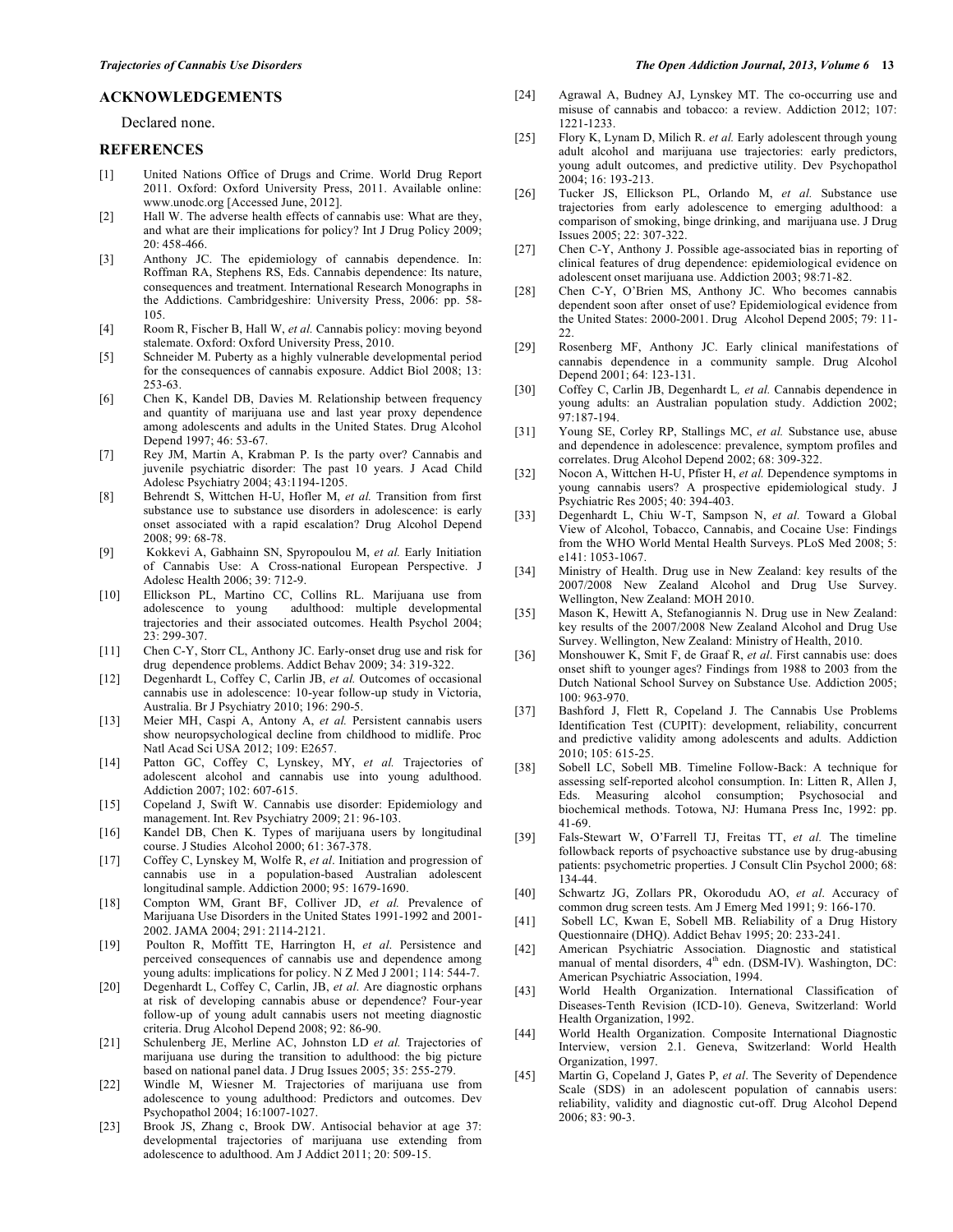#### **14** *The Open Addiction Journal, 2013, Volume 6 Bashford et al.*

- [46] Biernacki P, Waldorf D. Snowball sampling: problems and techniques of chain-referral sampling. Soc Methods Res 1981; 10: 141-63.
- [47] SPSS Inc. SPSS Base 12.0. User's Guide. Chicago, IL: SPSS Inc., 2003.
- [48] Degenhardt L, Lynskey M, Coffey C, *et al.* 'Diagnostic orphans' among young adult cannabis users: persons who report dependence symptoms but do not meet diagnostic criteria. Drug Alcohol Depend 2002; 67: 205-12.
- [49] Coffey C, Carlin JB, Lynskey M. Adolescent precursors of cannabis dependence: findings from the Victorian Adolescent Health Cohort Study. Br J Psychiatry 2003; 182: 330-6.
- [50] van den Bree MB, Pickworth WB. Risk factors predicting changes in marijuana involvement in teenagers. Arch Gen Psychiatry 2005; 62: 311-19.
- [51] Winters KC, Lee CY. Likelihood of developing an alcohol and cannabis use disorder during youth: Association with recent use and age. Drug Alcohol Depend 2008; 92:239-247.
- [52] von Sydow K, Leib R, Pfister H. *et al.* What predicts incident use of cannabis and progression to abuse and dependence? A 4-year prospective examination of risk factors in a community sample of adolescents and young adults. Drug Alcohol Depend 2002; 49-64.
- [53] Durie M. Mauri Ora: The dynamics of Māori health*.* Auckland, NZ: Oxford University Press, 2001.

Received: May 2, 2013 Revised: October 30, 2013 Accepted: November 7, 2013

#### © Bashford *et al*.; Licensee *Bentham Open*.

This is an open access article licensed under the terms of the Creative Commons Attribution Non-Commercial License (http://creativecommons.org/licenses/ by-nc/3.0/) which permits unrestricted, non-commercial use, distribution and reproduction in any medium, provided the work is properly cited.

- [54] Budney AJ, Hughes JR. The cannabis withdrawal syndrome. Curr Opin Psychiatry 2006; 19: 233-8.
- [55] Budney AJ, Stanger C. Cannabis use and misuse. In Rey JM (ed), IACAPRP e-textbook of child and adolescent mental health. Geneva: International Association for Child and Adolescent Psychiatry and Allied Professions 2012; pp. 1-28.
- [56] Milin R, Manion I, Dare G, *et al.* Prospective assessment of cannabis withdrawal in adolescents with cannabis dependence. J Am Acad Child Adolesc Psychiatry 2008; 47: 174-9.
- [57] Hartman CA, Gelhorn H, Crowley TJ, et al. Item response theory analysis of DSM-IV cannabis abuse and dependence criteria in adolescents. J Am Acad Child Adolesc Psychiatry 2008; 47:165- 173.
- [58] Solowij N, Grenyer BF. Are the adverse consequences of cannabis use age-dependent? Addiction 2002; 97:1083-6.
- [59] Copeland J. Application of technology in the prevention and treatment of substance use disorders and related problems: opportunities and challenges. Subst Use Misuse 2011; 46:112-3.
- [60] Gignac M, Wilens TE, Biederman J, *et al.* Assessing cannabis use in adolescents and young adults: what do urine screens and parental report tell you? J Child Adolesc Pharmacol 2005; 15: 742-50.
- [61] Mennes CE, Abdallah AB, Cottler LB. The reliability of selfreported cannabis abuse, dependence and withdrawal symptoms: multisite study of differences between general population and treatment groups. Addict Behav 2009; 34: 223-6.